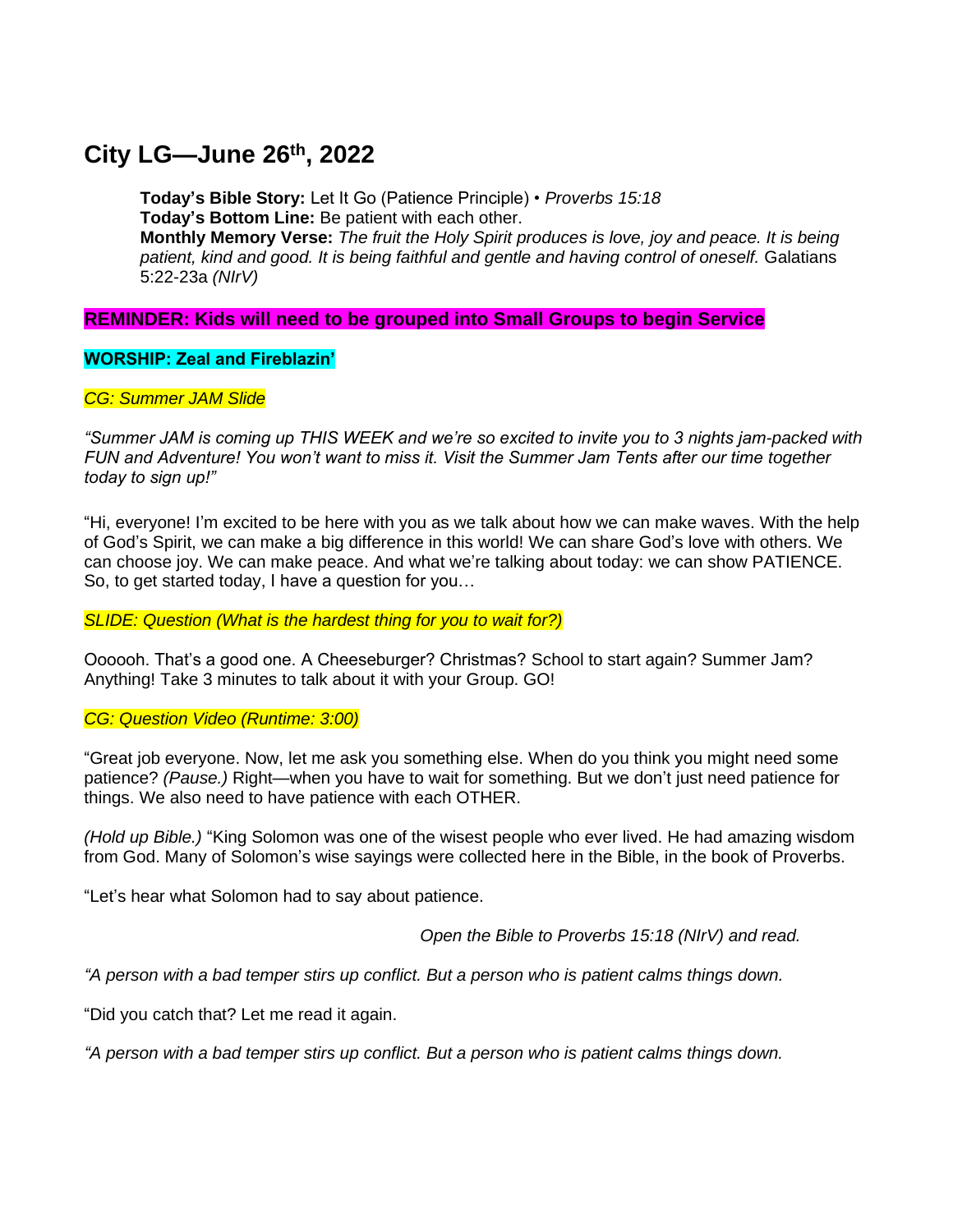"I think we should take a look at this week's video to help show us what that might look like in our lives today. Let's watch!"

#### *CG: Lesson Video (Runtime: 6:00)*

"It's hard to be patient when we have to wait on someone . . . or when someone frustrates us . . . or when we want things OUR way.

"In those situations, it's easy to just say the first thing on our minds. If we're not careful, we can lose our temper and say things that really hurt someone's feelings. That's why we need the help of God's Holy Spirit.

"God's Spirit can help us wait! The Spirit can help us be patient with the people God has put in our lives. It could be as simple as taking some time to talk to God when we're feeling impatient with someone, and asking God to help us. Let's learn this week's Bottom Line.

#### *CG: Bottom Line Video (Runtime: 1:00)*

#### *SLIDE: Bottom Line*

#### *[Bottom Line]* **"Be patient with each other.**

"Let's pray."

**PRAY:** "God, thank You for giving us Your Holy Spirit so we have help doing what You've asked us to do. We need Your help so that we can treat others with love and patience. When we feel frustrated or impatient, remind us to stop and think. Remind us that You're with us, helping us, every moment. Give us the wisdom to *[Bottom Line]* **be patient with each other.** We love You, and we pray these things in Jesus' name. Amen."

"A little bit of patience can make a huge difference. Like Solomon said, if we lose our temper, we can make a tough situation even worse! But if we choose to act with patience, we can calm things down. We might even stop an argument from happening in the first place.

"And remember, we don't have to do this on our own. When we put our faith in Jesus, we have the help of God's Holy Spirit. God's Spirit can help us *[Bottom Line]* **be patient with each other.**

#### *SLIDE: Bottom Line*

"Let's say that together."

#### **KIDS:** *[Bottom Line]* **"Be patient with each other."**

"I know that I'd want other people to be patient with ME. So, it's really important that we learn to **treat others the way we want to be treated.**